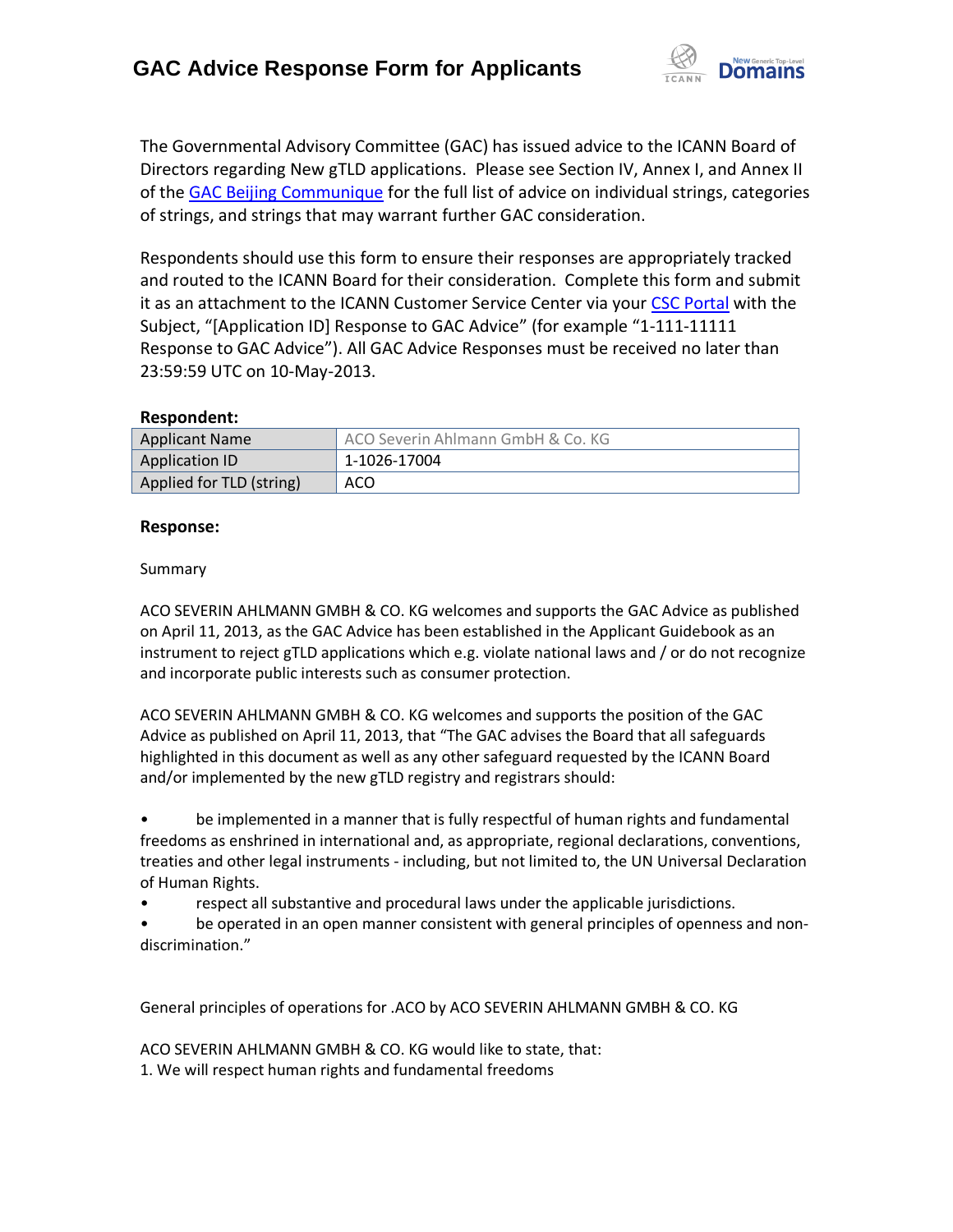# **GAC Advice Response Form for Applicants**



We fully support human rights and fundamental freedoms of mankind, this includes but is not limited to the UN declaration of rights . In this respect we would like to emphasize two principles of the UN declaration of rights:

Everyone is entitled to all the rights and freedoms set forth in this Declaration, without distinction of any kind.

Article 19: Everyone has the right to freedom of opinion and expression; this right includes freedom to hold opinions without interference and to seek, receive and impart information and ideas through any media and regardless of frontiers.

2. We will respect national laws

We require our registrars and registrants to comply with all applicable laws, including those that relate to privacy, data collection, consumer protection (including in relation to misleading and deceptive conduct), disclosure of data, and financial disclosures.

3. We will operate the TLD in an open manner consistent with general principles of openness and non‐discrimination

The fundamental goals of the Introduction of New gTLDs are:

- The new gTLD program will create a means for prospective registry operators to apply for new gTLDs, and create new options for consumers in the market.

To foster diversity, encourage competition, and enhance the utility of the DNS.

ICANN expects a diverse set of applications for new gTLDs, including IDNs, creating significant potential for new uses and benefit to Internet users across the globe.

We fully support these goals with the underlying principles of openness and non-discrimination and which will lead to greater choice and diversity for consumers based on competition among registries.

Detailed commitments by ACO SEVERIN AHLMANN GMBH & CO. KG for .ACO based on General **Safeguards** 

ACO SEVERIN AHLMANN GMBH & CO. KG, the applicant for the .ACO top-level domain, will implement as already stated in the application the following safeguards in a manner that (i) is fully respectful of human rights and fundamental freedoms as enshrined in international and, as appropriate, regional declarations, conventions, treaties and other legal instruments – including, but not limited to, the UN Universal Declaration of Human Rights, (ii) respects all substantive and procedural laws under the applicable jurisdictions, and (iii) the gTLD be operated in an open manner consistent with general principles of openness and non‐discrimination. The safeguards will be subject to contractual oversight.

## The Safeguards are in detail:

1. WHOIS verification and checks - ACO SEVERIN AHLMANN GMBH & CO. KG will conduct checks on a statistically significant basis to identify registrations in its gTLD with deliberately false, inaccurate or incomplete WHOIS data at least twice a year. Registry operators will weigh the sample towards registrars with the highest percentages of deliberately false, inaccurate or incomplete records in the previous checks. ACO SEVERIN AHLMANN GMBH & CO. KG will notify the relevant registrar of any inaccurate or incomplete records identified during the checks, triggering the registrar's obligation to solicit accurate and complete information from the registrant.